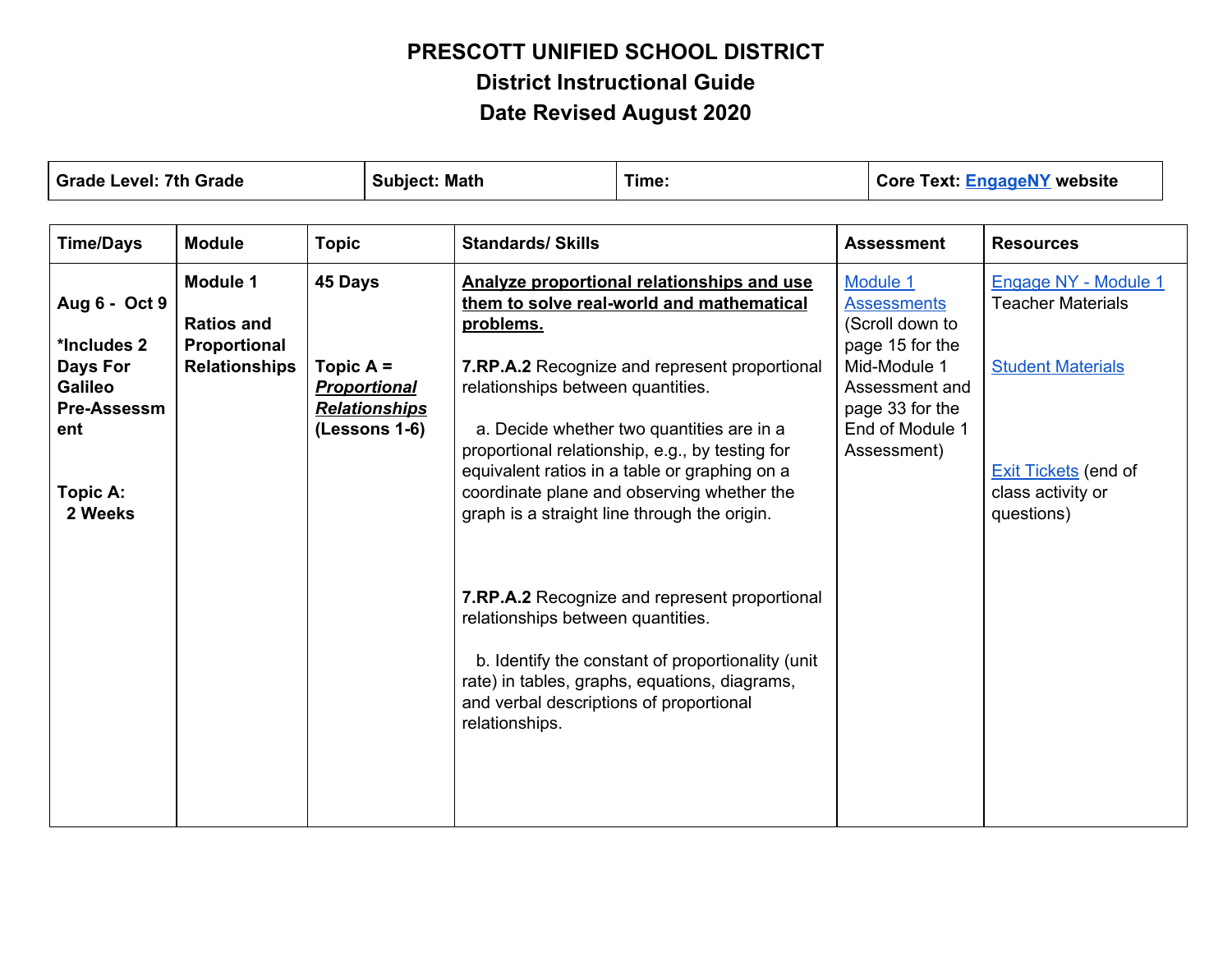| Topic B:<br>2 Weeks<br>Mid-Module 1<br><b>Assessment</b><br>3 Days<br>(Lessons<br>$1 - 10$ | Topic $B = Unit$<br><b>Rate and</b><br><b>Constant of</b><br><b>Proportionality</b><br>(Lessons 7-10) | c. Represent proportional relationships by<br>equations. For example, if total cost t is<br>proportional to the number n of items purchased<br>at a constant price p, the relationship between<br>the total cost and the number of items can be<br>expressed as $t = pn$ .<br>d. Explain what a point $(x, y)$ on the graph of a<br>proportional relationship means in terms of the<br>situation, with special attention to the points (0,<br>0) and $(1, r)$ where r is the unit rate.<br>Solve real-life and mathematical problems<br>using numerical and algebraic expressions<br>and equations.                                            |  |
|--------------------------------------------------------------------------------------------|-------------------------------------------------------------------------------------------------------|------------------------------------------------------------------------------------------------------------------------------------------------------------------------------------------------------------------------------------------------------------------------------------------------------------------------------------------------------------------------------------------------------------------------------------------------------------------------------------------------------------------------------------------------------------------------------------------------------------------------------------------------|--|
|                                                                                            |                                                                                                       | 7.EE.B.4. Use variables to represent quantities<br>in a real world or mathematical problem, and<br>construct simple equations and inequalities to<br>solve problems by reasoning about the<br>quantities.<br>a. Solve word problems leading to equations<br>of the form $px + q = r$ and $p(x + q) = r$ , where p,<br>q, and r are specific rational numbers. Solve<br>equations of these forms fluently. Compare an<br>algebraic solution to an arithmetic solution,<br>identifying the sequence of the operations used<br>in each approach. For example, the perimeter of<br>a rectangle is 54 cm. Its length is 6 cm. What is<br>its width? |  |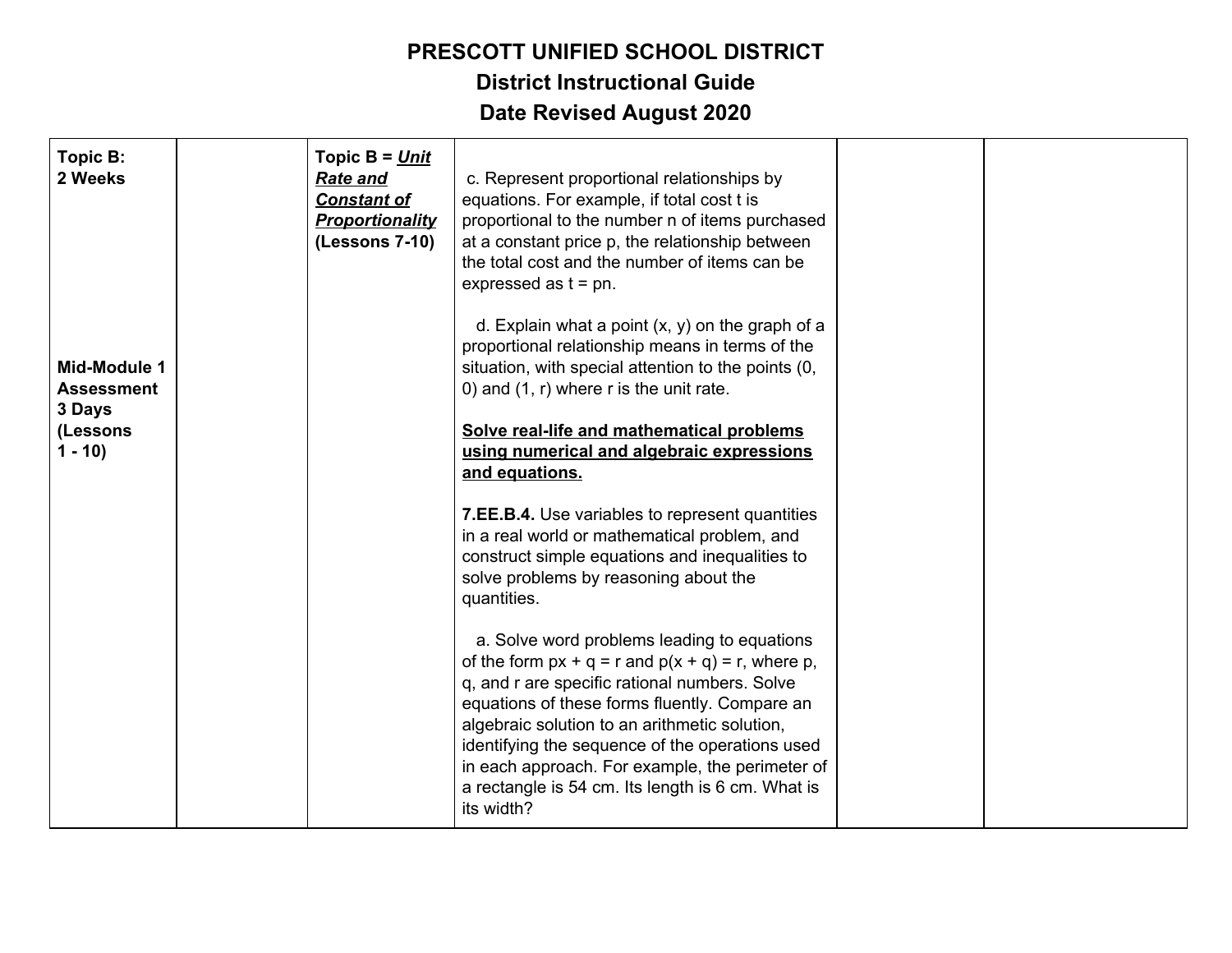| Topic C:<br>2.5 Weeks | Topic $C =$<br><b>Ratios and</b><br><b>Rates Involving</b><br><b>Fractions</b><br>(Lessons 11-15) | 7.RP.A.1 Compute unit rates associated with<br>ratios of fractions, including ratios of lengths,<br>areas and other quantities measured in like or<br>different units. For example, if a person walks<br>1/2 mile in each 1/4 hour, compute the unit rate<br>as the complex fraction $\frac{1}{2}$ / $\frac{1}{4}$ miles per hour,<br>equivalently 2 miles per hour.<br>7.RP.A.3 Use proportional relationships to solve<br>multistep ratio and percent problems. Examples:<br>simple interest, tax, markups and markdowns,<br>gratuities and commissions, fees, percent<br>increase and decrease, percent error.<br>Solve real-life and mathematical problems<br>using numerical and algebraic expressions<br>and equations.<br>7.EE.B.4 Use variables to represent quantities<br>in a real-world or mathematical problem, and<br>construct simple equations and inequalities to<br>solve problems by reasoning about the<br>quantities.<br>a. Solve word problems leading to equations<br>of the form $px + q = r$ and $p(x + q) = r$ , where p,<br>q, and r are specific rational numbers. Solve<br>equations of these forms fluently. Compare an |  |
|-----------------------|---------------------------------------------------------------------------------------------------|------------------------------------------------------------------------------------------------------------------------------------------------------------------------------------------------------------------------------------------------------------------------------------------------------------------------------------------------------------------------------------------------------------------------------------------------------------------------------------------------------------------------------------------------------------------------------------------------------------------------------------------------------------------------------------------------------------------------------------------------------------------------------------------------------------------------------------------------------------------------------------------------------------------------------------------------------------------------------------------------------------------------------------------------------------------------------------------------------------------------------------------------------|--|
|                       |                                                                                                   | algebraic solution to an arithmetic solution,<br>identifying the sequence of the operations used<br>in each approach. For example, the perimeter of                                                                                                                                                                                                                                                                                                                                                                                                                                                                                                                                                                                                                                                                                                                                                                                                                                                                                                                                                                                                  |  |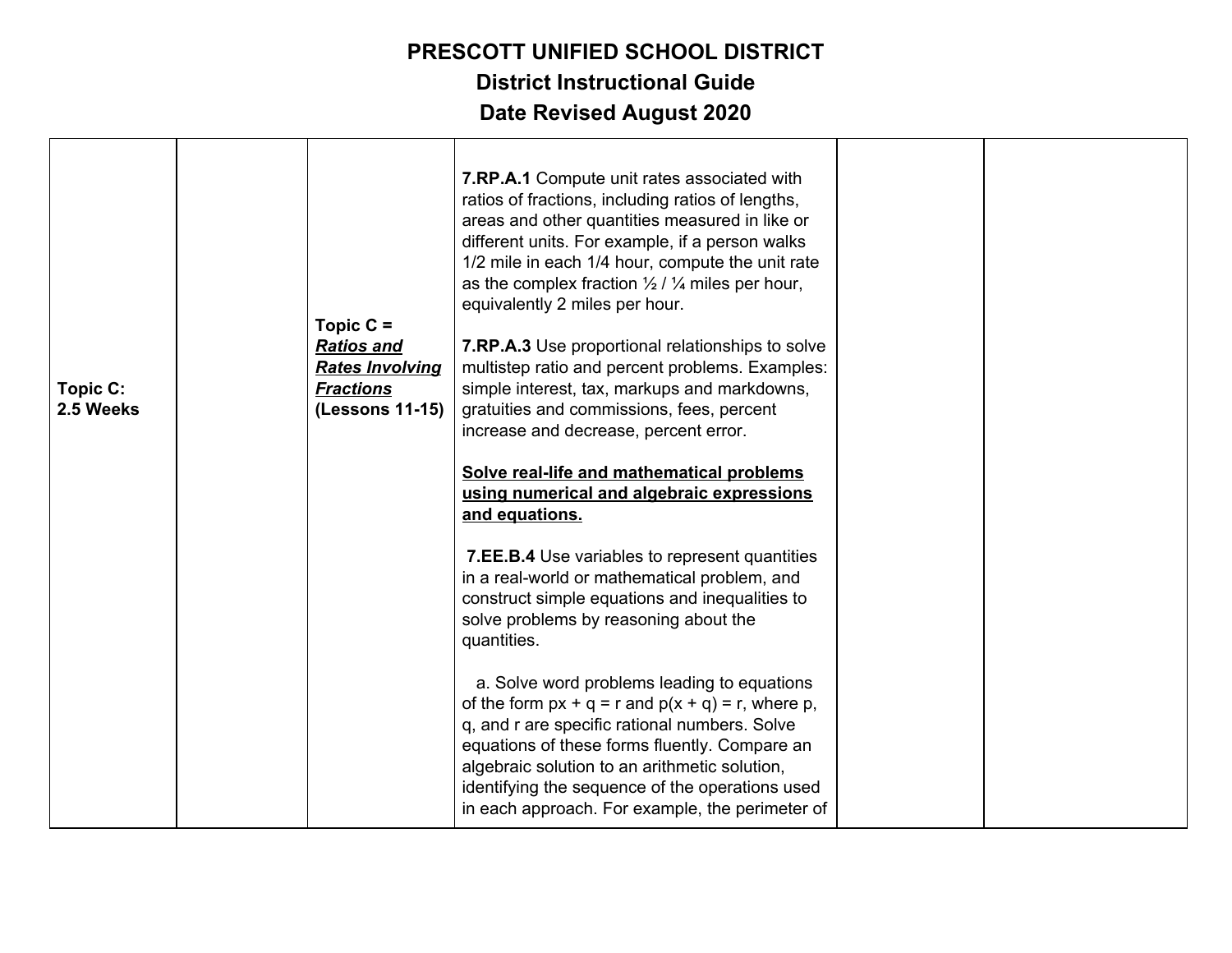#### **PRESCOTT UNIFIED SCHOOL DISTRICT District Instructional Guide**

| Topic D:<br>2.5 Weeks                                    | Topic $D =$<br><b>Ratios of Scale</b><br><b>Drawings</b><br>(Lessons 16-22) | a rectangle is 54 cm. Its length is 6 cm. What is<br>its width?<br>7.RPA.2b Recognize and represent<br>proportional relationships between<br>quantities.<br>b. Identify the constant of proportionality (unit<br>rate) in tables, graphs, equations, diagrams, in<br>verbal descriptions of proportional relationships.<br>Draw, construct, and describe geometrical<br>figures and describe the relationships<br>between them. |  |
|----------------------------------------------------------|-----------------------------------------------------------------------------|---------------------------------------------------------------------------------------------------------------------------------------------------------------------------------------------------------------------------------------------------------------------------------------------------------------------------------------------------------------------------------------------------------------------------------|--|
| End of<br><b>Module 1</b><br><b>Assessment</b><br>4 Days |                                                                             | 7.G.A.1 Solve problems involving scale<br>drawings of geometric figures, including<br>computing actual lengths and areas from a<br>scale drawing and reproducing a scale drawing<br>at a different scale.                                                                                                                                                                                                                       |  |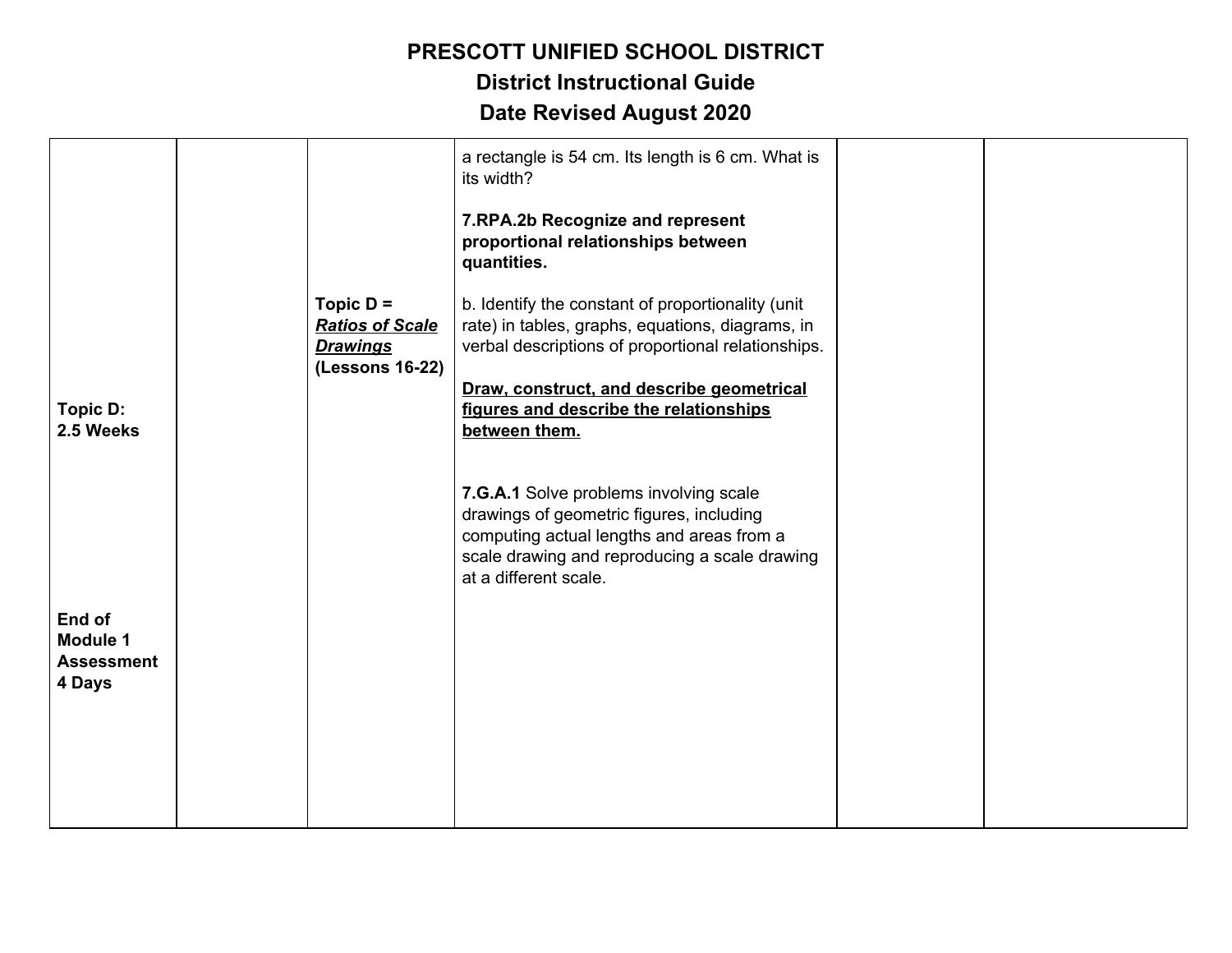**District Instructional Guide**

| Oct 19 - Dec<br>18                             | Module 2 -<br><b>Rational</b><br><b>Numbers</b> | 30 Days                                                                                                                               | Apply and extend previous understandings<br>of operations with fractions to add, subtract,<br>multiply, and divide rational numbers.                                                                                                                                                                                                                                                                                                                                                                                                                                                                                                                                                                                                                                                                    | Mid-Module 2<br><b>Assessment</b><br>End-of-Module 2 | EngageNY - Module 2<br><b>Teacher Materials</b>         |
|------------------------------------------------|-------------------------------------------------|---------------------------------------------------------------------------------------------------------------------------------------|---------------------------------------------------------------------------------------------------------------------------------------------------------------------------------------------------------------------------------------------------------------------------------------------------------------------------------------------------------------------------------------------------------------------------------------------------------------------------------------------------------------------------------------------------------------------------------------------------------------------------------------------------------------------------------------------------------------------------------------------------------------------------------------------------------|------------------------------------------------------|---------------------------------------------------------|
| *Includes 2<br>Days For<br><b>Galileo CBAS</b> |                                                 |                                                                                                                                       | 7.NS.1 Apply and extend previous<br>understandings of addition and subtraction to<br>add and subtract rational numbers; represent<br>addition and subtraction on a horizontal or<br>vertical number line diagram.                                                                                                                                                                                                                                                                                                                                                                                                                                                                                                                                                                                       | <b>Assessment</b>                                    | <b>Student Materials</b><br><b>Exit Tickets (end of</b> |
| Topic A:<br>2 Weeks                            |                                                 | Topic $A =$<br><b>Addition and</b><br><b>Subtraction of</b><br>Integers and<br><b>Rational</b><br><b>Numbers</b><br>$(Lessons 1 - 9)$ | a. Describe situations in which opposite<br>quantities combine to make 0. For example, a<br>hydrogen atom has 0 charge because its two<br>constituents are oppositely charged.<br>b. Understand $p + q$ as the number located a<br>distance  q  from p, in the positive or negative<br>direction depending on whether q is positive or<br>negative. Show that a number and its opposite<br>have a sum of 0 (are additive inverses).<br>Interpret sums of rational numbers by describing<br>real-world contexts.<br>c. Understand subtraction of rational numbers<br>as adding the additive inverse, $p - q = p + (-q)$ .<br>Show that the distance between two rational<br>numbers on the number line is the absolute<br>value of their difference, and apply this principle<br>in real-world contexts. |                                                      | class activity or<br>questions)                         |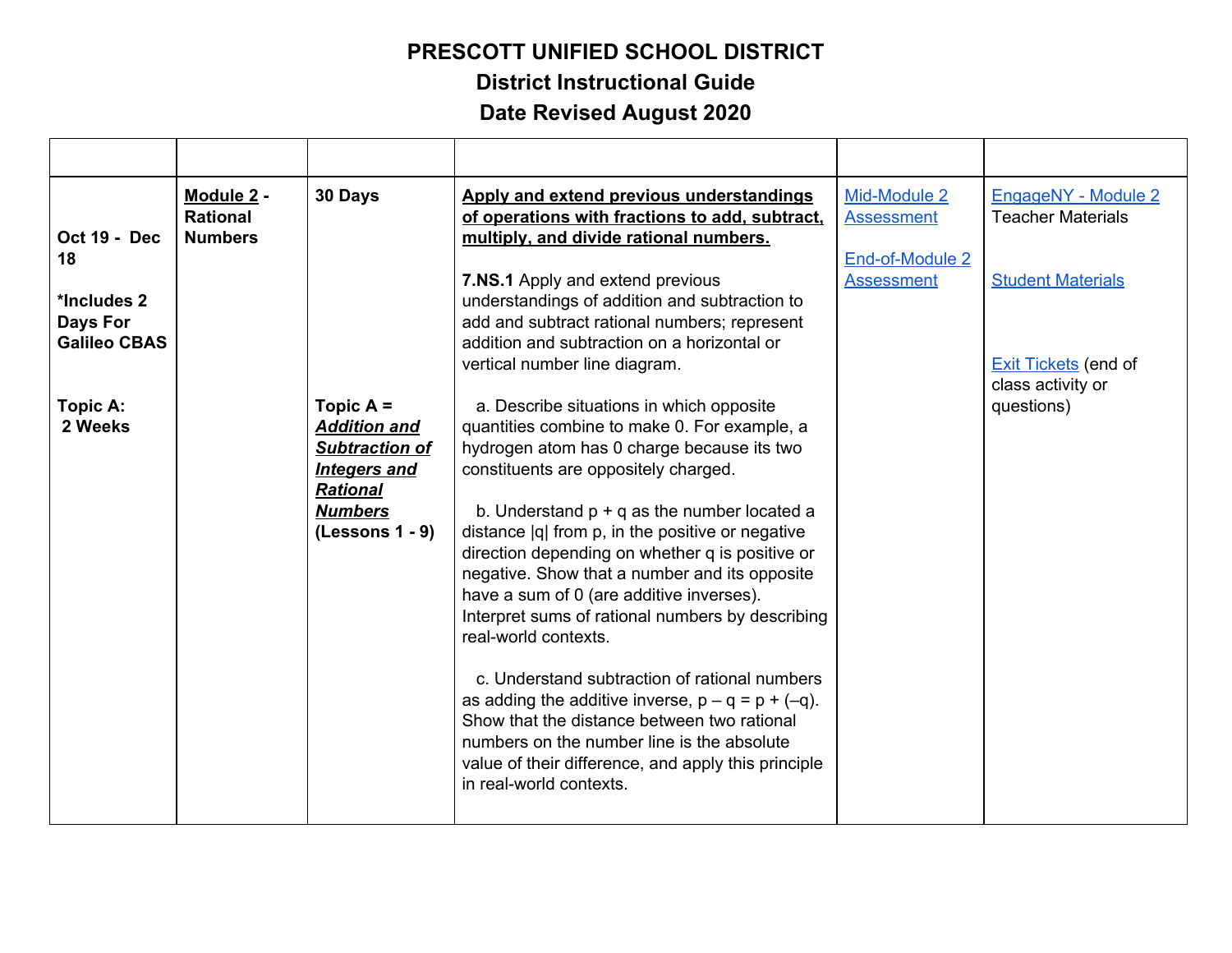| Topic B:<br>2 Weeks                                                        |           |                                                                                                                                 | d. Apply properties of operations as strategies<br>to add and subtract rational numbers.<br>7.NS.2 Apply and extend previous<br>understandings of multiplication and division<br>and of fractions to multiply and divide rational<br>numbers.                                                                                                                                                                                                                                                                                                                                                                                                                                                                                                                                                                                                                                                                                                                                                                                            |  |
|----------------------------------------------------------------------------|-----------|---------------------------------------------------------------------------------------------------------------------------------|------------------------------------------------------------------------------------------------------------------------------------------------------------------------------------------------------------------------------------------------------------------------------------------------------------------------------------------------------------------------------------------------------------------------------------------------------------------------------------------------------------------------------------------------------------------------------------------------------------------------------------------------------------------------------------------------------------------------------------------------------------------------------------------------------------------------------------------------------------------------------------------------------------------------------------------------------------------------------------------------------------------------------------------|--|
| <b>Mid-Module 2</b><br><b>Assessment</b><br>3 Days<br>(Lessons<br>$1 - 16$ | $10 - 16$ | Topic $B =$<br><b>Multiplication</b><br>and Division of<br><b>Integers and</b><br><b>Rational</b><br><b>Numbers</b><br>(Lessons | a. Understand that multiplication is extended<br>from fractions to rational numbers by requiring<br>that operations continue to satisfy the properties<br>of operations, particularly the distributive<br>property, leading to products such as $(-1)(-1) =$<br>1 and the rules for multiplying signed numbers.<br>Interpret products of rational numbers by<br>describing real-world contexts.<br>b. Understand that integers can be divided,<br>provided that the divisor is not zero, and every<br>quotient of integers (with non-zero divisor) is a<br>rational number. If p and q are integers, then<br>$-(p/q) = (-p)/q = p/(-q)$ . Interpret quotients of<br>rational numbers by describing real world<br>contexts.<br>c. Apply properties of operations as strategies<br>to multiply and divide rational numbers.<br>d. Convert a rational number to a decimal<br>using long division; know that the decimal form<br>of a rational number terminates in 0s or<br>eventually repeats.<br>7.NS.3 Solve real-world and mathematical |  |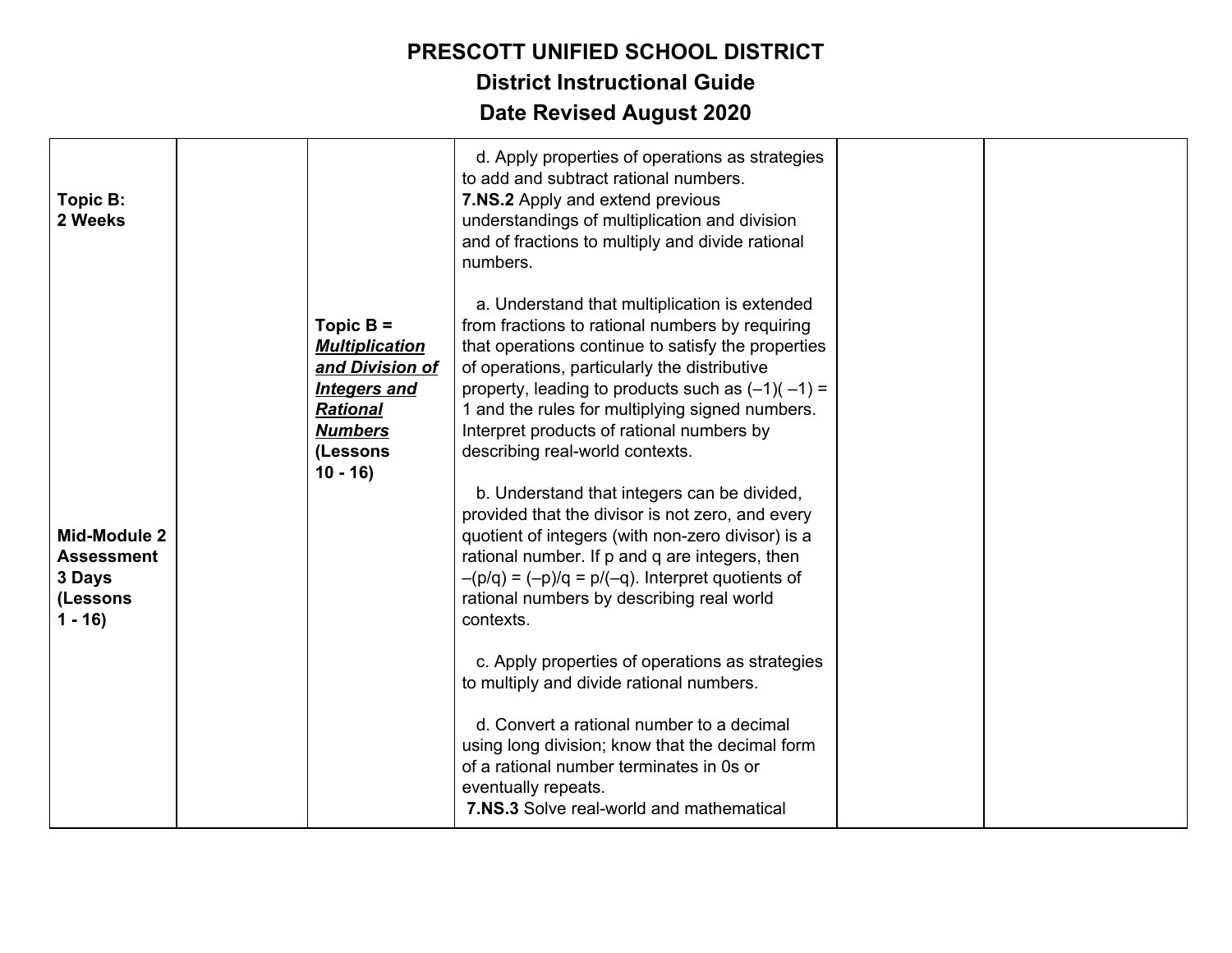## **PRESCOTT UNIFIED SCHOOL DISTRICT District Instructional Guide**

| Topic C:<br>2 Weeks                               | Topic $C =$<br><b>Applying</b><br><b>Operations with</b><br><b>Rational</b><br><b>Numbers to</b><br><b>Expressions</b><br>and Equations<br>(Lessons | problems involving the four operations with<br>rational numbers.18<br>Use properties of operations to generate<br>equivalent expressions.<br>7.EE.2 Understand that rewriting an expression<br>in different forms in a problem context can shed<br>light on the problem and how the quantities in it<br>are related. For example, $a + 0.05a = 1.05a$<br>means that "increase by 5%" is the same as<br>"multiply by 1.05."<br>Solve real-life and mathematical problems<br>using numerical and algebraic expressions<br>and equations.                                                                                                      |  |
|---------------------------------------------------|-----------------------------------------------------------------------------------------------------------------------------------------------------|---------------------------------------------------------------------------------------------------------------------------------------------------------------------------------------------------------------------------------------------------------------------------------------------------------------------------------------------------------------------------------------------------------------------------------------------------------------------------------------------------------------------------------------------------------------------------------------------------------------------------------------------|--|
| End of<br>Module 2<br><b>Assessment</b><br>3 Days | $17 - 21$                                                                                                                                           | 7.EE.4 Use variables to represent quantities in<br>a real-world or mathematical problem, and<br>construct simple equations and inequalities to<br>solve problems by reasoning about the<br>quantities.<br>a. Solve word problems leading to equations<br>of the form $px + q = r$ and $p(x + q) = r$ , where p,<br>q, and r are specific rational numbers. Solve<br>equations of these forms fluently. Compare an<br>algebraic solution to an arithmetic solution,<br>identifying the sequence of the operations used<br>in each approach. For example, the perimeter of<br>a rectangle is 54 cm. Its length is 6 cm. What is<br>its width? |  |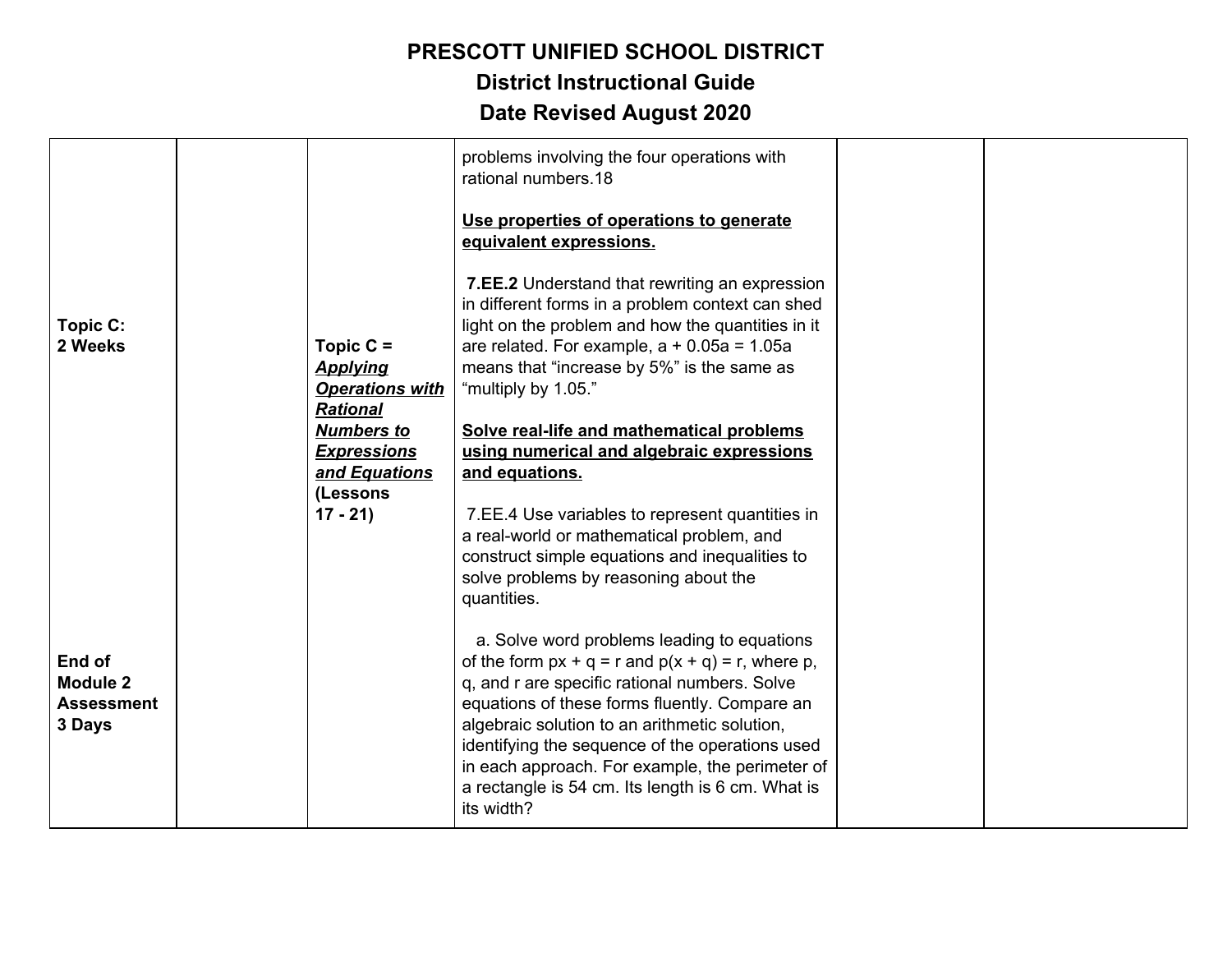**District Instructional Guide**

| Dec. 7 - Feb.<br>26 | Module 3 -<br><b>Expressions</b><br>and | 35 days                                                                                                                                            | Use properties of operations to generate<br>equivalent expressions.                                                                                                                                                                                                                                                                                                                                                                                                                                                                                                                                                                                                                                                                                                                                                                                                                                                                                                                                                                                                                                                                                  | Mid Module 3<br><b>Assessment</b>    | EngageNY - Module 3<br><b>Teacher Materials</b>                                            |
|---------------------|-----------------------------------------|----------------------------------------------------------------------------------------------------------------------------------------------------|------------------------------------------------------------------------------------------------------------------------------------------------------------------------------------------------------------------------------------------------------------------------------------------------------------------------------------------------------------------------------------------------------------------------------------------------------------------------------------------------------------------------------------------------------------------------------------------------------------------------------------------------------------------------------------------------------------------------------------------------------------------------------------------------------------------------------------------------------------------------------------------------------------------------------------------------------------------------------------------------------------------------------------------------------------------------------------------------------------------------------------------------------|--------------------------------------|--------------------------------------------------------------------------------------------|
| Topic A:<br>2 weeks | <b>Equations</b>                        | Topic $A = Use$<br><b>Properties of</b><br><b>Operations to</b><br><b>Generate</b><br><b>Equivalent</b><br><b>Expressions</b><br>$(Lessons 1 - 6)$ | 7.EE.A.1 Apply properties of operations as<br>strategies to add, subtract, factor, and expand<br>linear expressions with rational coefficients.<br>7.EE.A.2 Understand that rewriting an<br>expression in different forms in a problem<br>context can shed<br>light on the problem and how the quantities in it<br>are related. For example,<br>$a + 0.05a = 1.05a$ means that "increase by 5%"<br>is the same as "multiply by 1.05."<br>Solve real-life and mathematical problems using<br>numerical and algebraic expressions and<br>equations.<br>7.EE.B.3 Solve multi-step real-life and<br>mathematical problems posed with positive and<br>negative rational numbers in any form (whole<br>numbers, fractions, and decimals), using tools<br>strategically. Apply properties of operations to<br>calculate with numbers in any form; convert<br>between forms as appropriate; and assess the<br>reasonableness of answers using mental<br>computation and estimation strategies. For<br>example: If a woman making \$25 an hour gets a<br>10% raise, she will make an additional 1/10 of<br>her salary an hour, or \$2.50, for a new salary of | End of Module 3<br><b>Assessment</b> | <b>Student Materials</b><br><b>Exit Tickets</b> (end of<br>class activity or<br>questions) |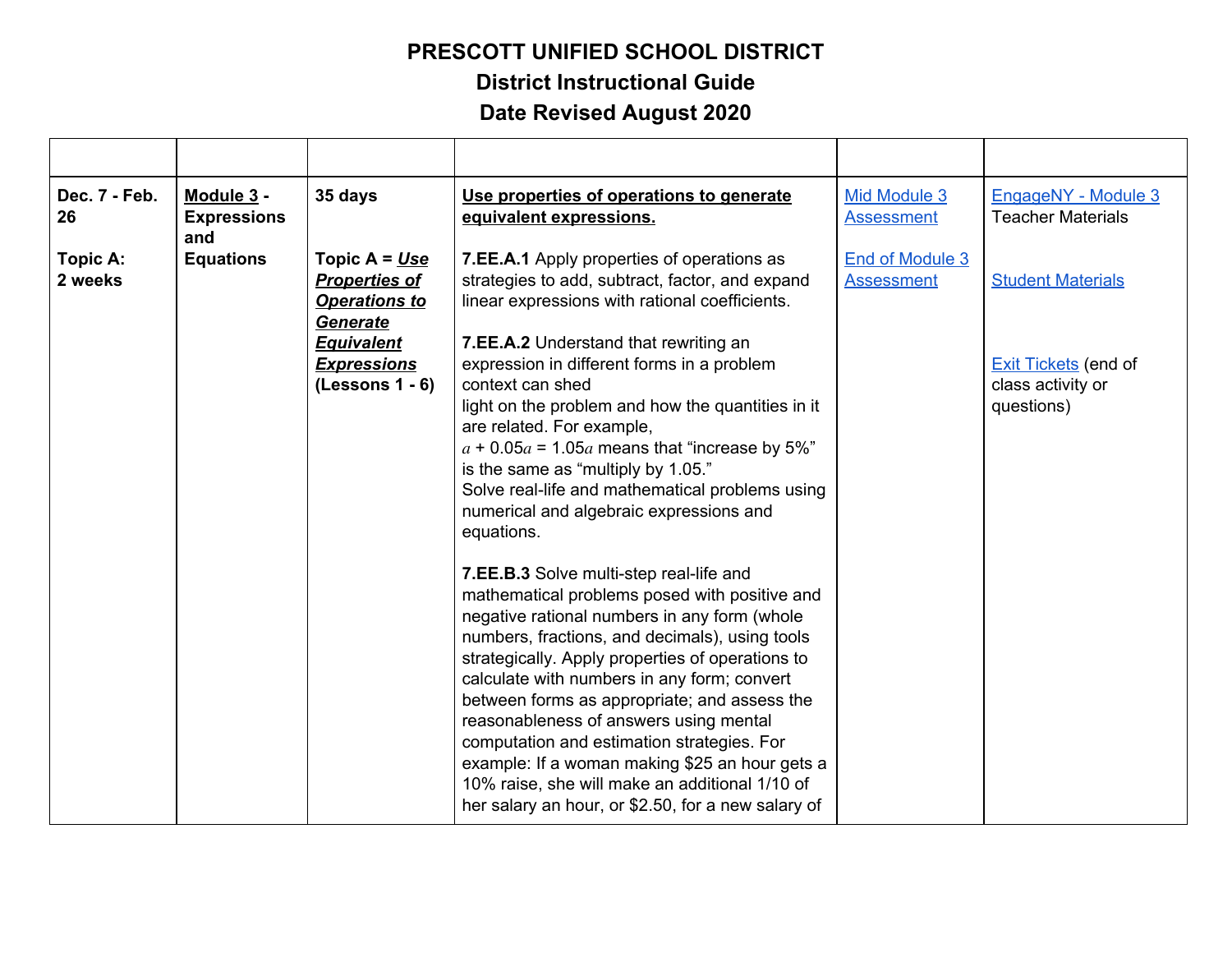| Topic B:<br>3 weeks                                                 | Topic B = Solve<br><b>Problems Using</b><br><u>Expressions,</u><br><b>Equations, and</b><br><b>Inequalities</b><br>(Lessons<br>$7 - 15$ | \$27.50. If you want to place a towel bar 9 3/4<br>inches long in the center of a door that is 27 1/2<br>inches wide, you will need to place the bar<br>about 9 inches from each edge; this estimate<br>can be used as a check on the exact<br>computation.<br>7.EE.B.4 Use variables to represent quantities<br>in a real-world or mathematical problem, and<br>construct simple equations and inequalities to<br>solve problems by reasoning about the<br>Quantities.                                                                                                                               |  |
|---------------------------------------------------------------------|-----------------------------------------------------------------------------------------------------------------------------------------|-------------------------------------------------------------------------------------------------------------------------------------------------------------------------------------------------------------------------------------------------------------------------------------------------------------------------------------------------------------------------------------------------------------------------------------------------------------------------------------------------------------------------------------------------------------------------------------------------------|--|
| Mid-Module 3<br><b>Assessment</b><br>2 Days<br>(Lessons<br>$1 - 15$ |                                                                                                                                         | b. Solve word problems leading to inequalities<br>of the form $px + q > r$ or $px + q < r$ , where p, q,<br>and $r$ are specific rational numbers. Graph the<br>solution set of the inequality and interpret it in<br>the context of the problem. For example: As a<br>salesperson, you are paid \$50 per week plus \$3<br>per sale. This week you want your pay to be at<br>least \$100. Write an inequality for the number of<br>sales you need to make, and describe the<br>solutions. Solve real-life and mathematical<br>problems involving angle measure, area,<br>surface area, and<br>Volume. |  |
|                                                                     |                                                                                                                                         | 7.G.B.4 Know the formulas for the area and<br>circumference of a circle and use them to solve<br>problems; give an informal derivation of the<br>relationship between the circumference and<br>area of a circle.                                                                                                                                                                                                                                                                                                                                                                                      |  |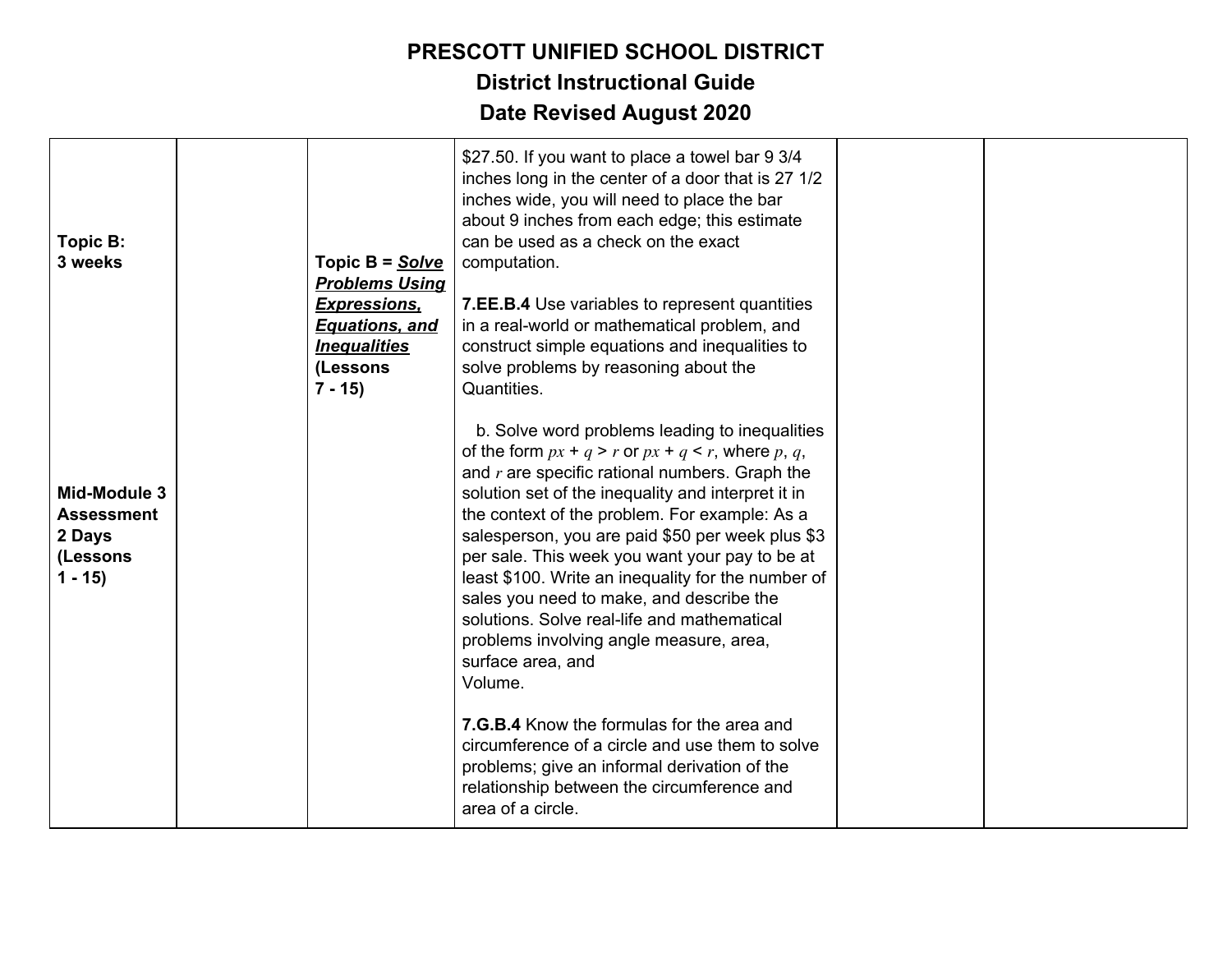| Topic C:<br>3 weeks                               | Module 3 | Topic $C = Use$<br><b>Equations and</b><br><b>Inequalities to</b><br><b>Solve Geometry</b><br><b>Problems</b><br>(Lessons<br>$16 - 24$ | 7.G.B.5 Use facts about supplementary,<br>complementary, vertical, and adjacent angles in<br>a multistep problem to write and solve simple<br>equations for an unknown angle in a figure.<br><b>7.G.B.6</b> Solve real-world and mathematical<br>problems involving area, volume and surface<br>area of two- and three-dimensional objects |  |
|---------------------------------------------------|----------|----------------------------------------------------------------------------------------------------------------------------------------|--------------------------------------------------------------------------------------------------------------------------------------------------------------------------------------------------------------------------------------------------------------------------------------------------------------------------------------------|--|
| End of<br>Module 3<br><b>Assessment</b><br>3 Days |          |                                                                                                                                        | composed of triangles, quadrilaterals, polygons,<br>cubes, and right prisms.                                                                                                                                                                                                                                                               |  |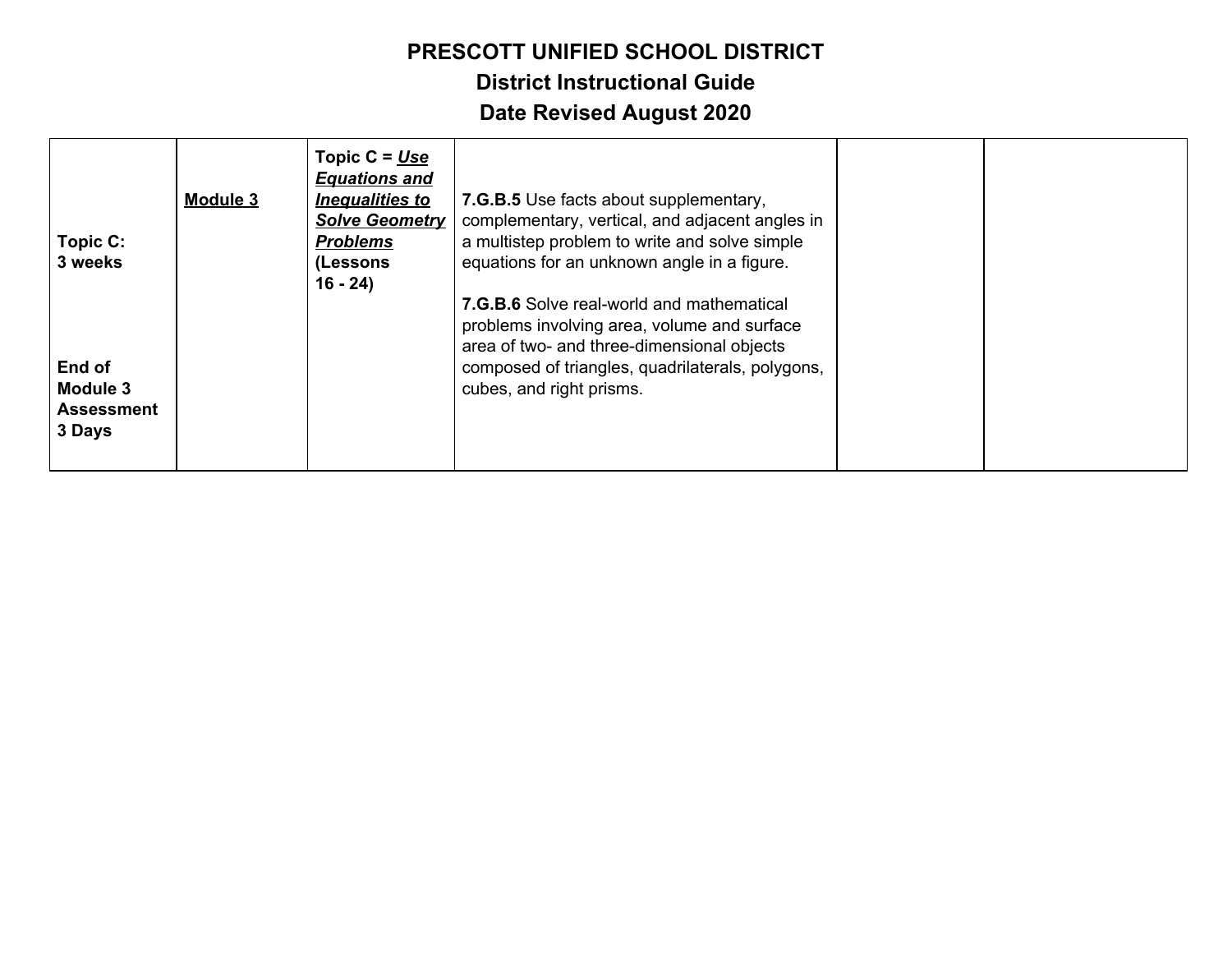# **District Instructional Guide**

| March 1 -<br>Apr. 16                                       | Module 4 -<br><b>Percent and</b><br>Proportional | 25 days                                                                | Analyze proportional relationships and use<br>them to solve real-world and mathematical<br>problems.                                                                                                                                                                                                                                                                                                           | Mid Module 4<br><b>Assessment</b>           | EngageNY - Module 4<br><b>Teacher Materials</b>                |
|------------------------------------------------------------|--------------------------------------------------|------------------------------------------------------------------------|----------------------------------------------------------------------------------------------------------------------------------------------------------------------------------------------------------------------------------------------------------------------------------------------------------------------------------------------------------------------------------------------------------------|---------------------------------------------|----------------------------------------------------------------|
| *Includes 3<br><b>Days For</b><br><b>AZMerit</b><br>(State | <b>Relationships</b>                             |                                                                        | <b>7.RP.A.1</b> Compute unit rates associated with<br>ratios of fractions, including ratios of lengths,<br>areas and other quantities measured in like or<br>different units. For example, if a person walks                                                                                                                                                                                                   | <b>End of Module 4</b><br><b>Assessment</b> | <b>Student Materials</b>                                       |
| Testing)<br>practice                                       |                                                  |                                                                        | $1/2$ mile in each 1/4 hour, compute the unit rate<br>as the complex fraction 1/2 1/4/miles per hour,<br>equivalently 2 miles per hour. 7.RP.A.2<br>Recognize and represent proportional<br>relationships between quantities.                                                                                                                                                                                  |                                             | <b>Exit Tickets</b> (end of<br>class activity or<br>questions) |
| Topic A:<br>1 Week                                         |                                                  | Topic $A =$<br><b>Finding the</b><br><b>Whole</b><br>$(Lessons 1 - 6)$ | a. Decide whether two quantities are in a<br>proportional relationship, e.g., by testing for<br>equivalent ratios in a table or graphing on a<br>coordinate plane and observing whether the<br>graph is a straight line through the origin.<br>b. Identify the constant of proportionality (unit<br>rate) in tables, graphs, equations, diagrams,<br>and verbal descriptions of proportional<br>relationships. |                                             |                                                                |
| Topic B:                                                   |                                                  | Topic $B =$                                                            | c. Represent proportional relationships by<br>equations. For example, if total cost $t$ is<br>proportional to the number $n$ of items purchased<br>at a constant price $p$ , the relationship between<br>the total cost and the number of items can be<br>expressed as $t = pn$ .                                                                                                                              |                                             |                                                                |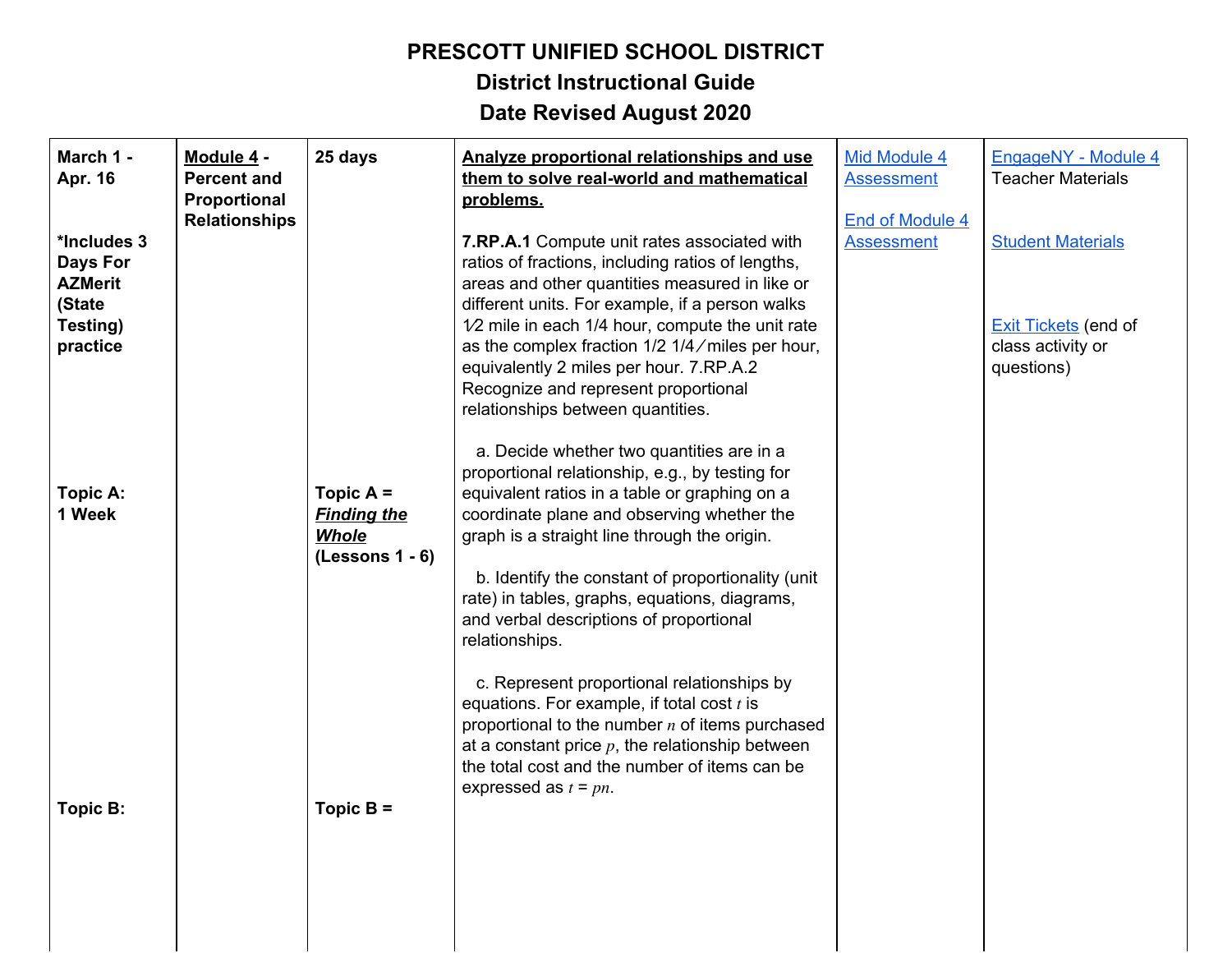| 2 Weeks                                     | <b>Percent</b><br><b>Problems</b><br><b>Including More</b><br>than One Whole<br>(Lessons | d. Explain what a point $(x, y)$ on the graph of a<br>proportional relationship means in terms of the<br>situation, with special attention to the points<br>$(0,0)$ and $(1, r)$ , where r is the unit rate.                                                                                                                                          |  |
|---------------------------------------------|------------------------------------------------------------------------------------------|-------------------------------------------------------------------------------------------------------------------------------------------------------------------------------------------------------------------------------------------------------------------------------------------------------------------------------------------------------|--|
| Mid-Module 4<br><b>Assessment</b><br>2 Days | $7 - 11$                                                                                 | 7.RP.A.3 Use proportional relationships to solve<br>multistep ratio and percent problems. Examples:<br>simple interest, tax, markups and markdowns,<br>gratuities and commissions, fees, percent<br>increase and decrease, percent error. Solve<br>real-life and mathematical problems using<br>numerical and algebraic expressions and<br>equations. |  |
| (Lessons                                    |                                                                                          | 7.EE.B.3 Solve multi-step real-life and                                                                                                                                                                                                                                                                                                               |  |
| $1 - 11$                                    |                                                                                          | mathematical problems posed with positive and                                                                                                                                                                                                                                                                                                         |  |
|                                             |                                                                                          | negative rational numbers in any form (whole                                                                                                                                                                                                                                                                                                          |  |
| Topic C:                                    | Topic C = Scale                                                                          | numbers, fractions, and decimals), using tools                                                                                                                                                                                                                                                                                                        |  |
| 2 Weeks                                     | <b>Drawings</b>                                                                          | strategically. Apply properties of operations to                                                                                                                                                                                                                                                                                                      |  |
|                                             | (Lessons                                                                                 | calculate with numbers in any form; convert                                                                                                                                                                                                                                                                                                           |  |
|                                             | $12 - 15$                                                                                | between forms as appropriate; and assess the                                                                                                                                                                                                                                                                                                          |  |
|                                             |                                                                                          | reasonableness of answers using mental                                                                                                                                                                                                                                                                                                                |  |
|                                             |                                                                                          | computation and estimation strategies. For                                                                                                                                                                                                                                                                                                            |  |
|                                             |                                                                                          | example: If a woman making \$25 an hour gets a                                                                                                                                                                                                                                                                                                        |  |
|                                             |                                                                                          | 10% raise, she will make an additional 1/10 of                                                                                                                                                                                                                                                                                                        |  |
|                                             |                                                                                          | her salary an hour, or \$2.50, for a new salary of<br>\$27.50. If you want to place a towel bar 9 3/4                                                                                                                                                                                                                                                 |  |
|                                             |                                                                                          | inches long in the center of a door that is 27 $1/2$                                                                                                                                                                                                                                                                                                  |  |
|                                             |                                                                                          | inches wide, you will need to place the bar                                                                                                                                                                                                                                                                                                           |  |
|                                             |                                                                                          | about 9 inches from each edge; this estimate                                                                                                                                                                                                                                                                                                          |  |
|                                             |                                                                                          | can be used as a check on the exact                                                                                                                                                                                                                                                                                                                   |  |
|                                             |                                                                                          | computation.                                                                                                                                                                                                                                                                                                                                          |  |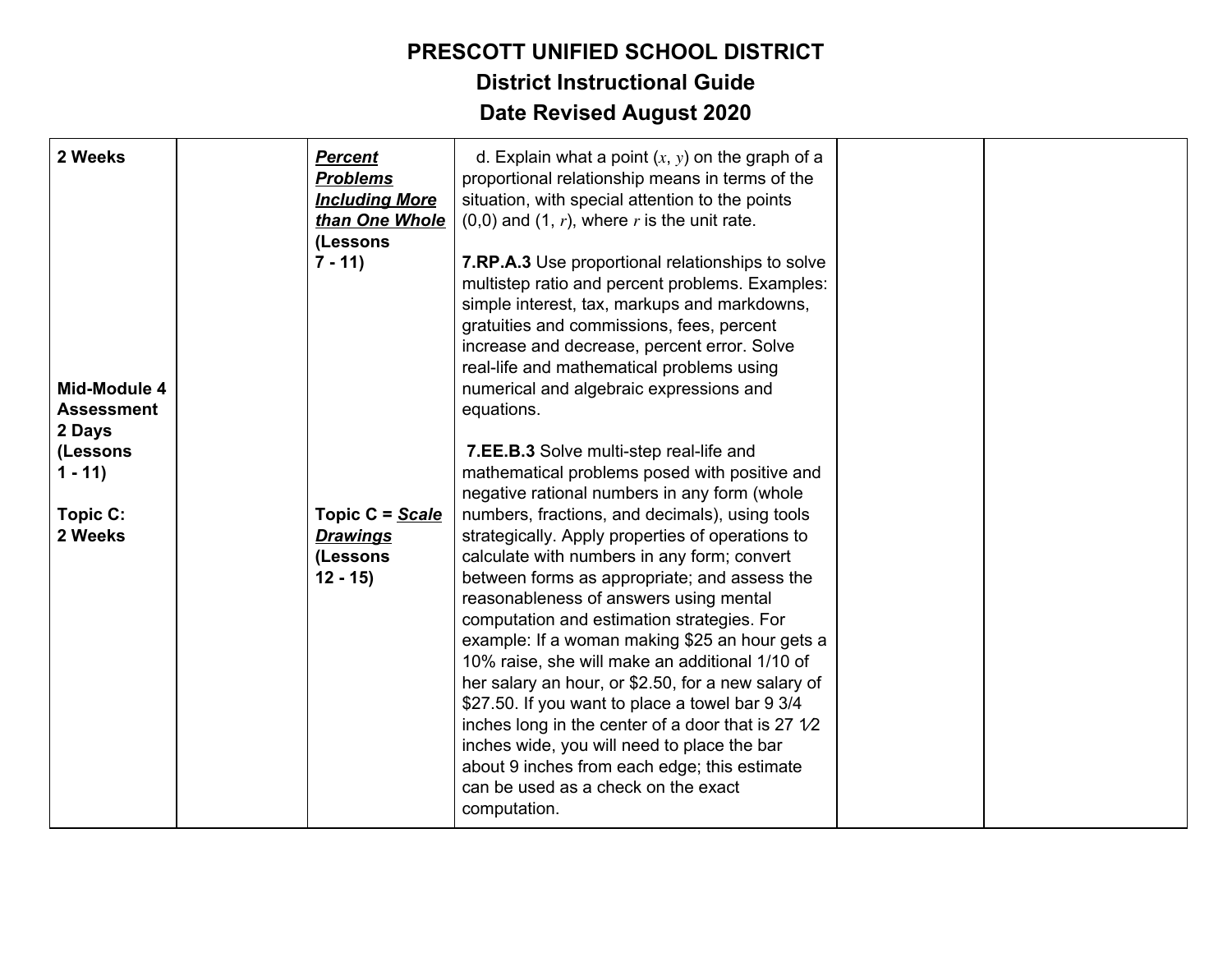**District Instructional Guide**

| End of<br><b>Module 4</b><br><b>Assessment</b><br>3 Days                                                  |                               |                                                                                | Draw, construct, and describe geometrical<br>figures and describe the relationships<br>between them.<br>7.G.A.13 Solve problems involving scale<br>drawings of geometric figures, including<br>computing actual lengths and areas from a<br>scale drawing and reproducing a scale drawing<br>at a different scale.                                                                                                                                                                                                |                                                                           |                                                                                                                                               |
|-----------------------------------------------------------------------------------------------------------|-------------------------------|--------------------------------------------------------------------------------|-------------------------------------------------------------------------------------------------------------------------------------------------------------------------------------------------------------------------------------------------------------------------------------------------------------------------------------------------------------------------------------------------------------------------------------------------------------------------------------------------------------------|---------------------------------------------------------------------------|-----------------------------------------------------------------------------------------------------------------------------------------------|
| Apr. 19 -<br><b>May 21</b><br>*Includes 4<br>Days For<br><b>AZMerit</b><br>(State<br>Testing)<br>schedule | Module 6 -<br><b>Geometry</b> | 20 Days<br>Topic $A =$<br><b>Unknown</b><br><b>Angles</b><br>$(Lessons 1 - 4)$ | Draw, construct, and describe geometrical<br>figures and describe the relationships<br>between them.<br>7.G.A.2 Draw (freehand, with ruler and<br>protractor, and with technology) geometric<br>shapes with given conditions. Focus on<br>constructing triangles from three measures of<br>angles or sides, noticing when the conditions<br>determine a unique triangle, more than one<br>triangle, or no triangle.<br>7.G.A.3 Describe the two-dimensional figures<br>that result from slicing three-dimensional | Mid Module 6<br><b>Assessment</b><br>End of Module 6<br><b>Assessment</b> | EngageNY - Module 6<br><b>Teacher materials</b><br><b>Student Materials</b><br><b>Exit Tickets</b> (end of<br>class activity or<br>questions) |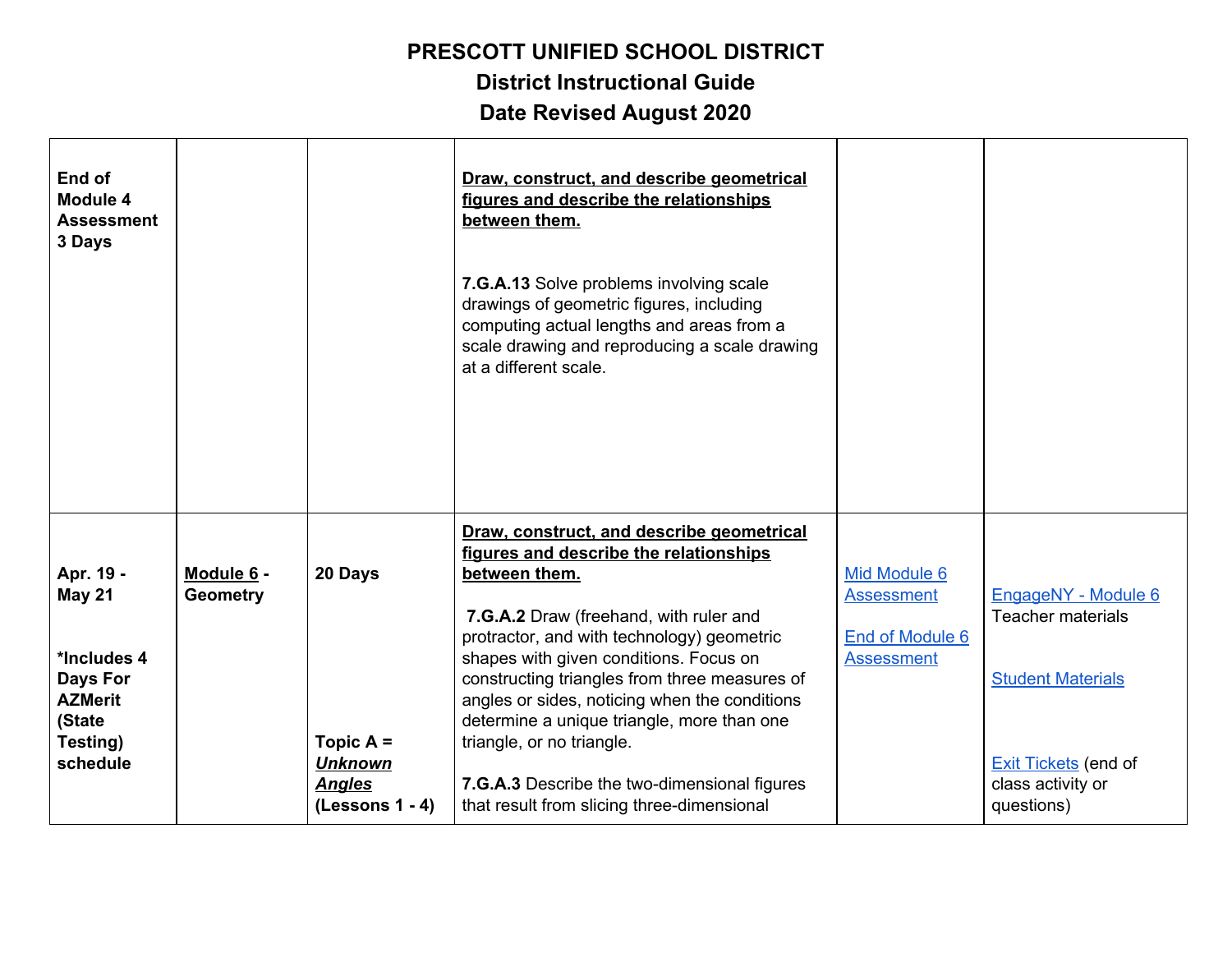| <b>Topic A:</b><br>1 week<br>Topic B:<br>1 week<br>Topic D:<br>2 weeks                  | <b>Module 6B</b>                                          | Topic $B =$<br><b>Constructing</b><br><b>Triangles</b><br>(Lessons<br>$5 - 10$<br>Topic $D =$<br><b>Problems</b><br><b>Involving Area</b><br>and Surface<br><b>Area</b><br>(Lessons<br>$20 - 24$ | figures, as in plane sections of right rectangular<br>prisms and right rectangular pyramids. Solve<br>real-life and mathematical problems involving<br>angle measure, area, surface area, and volume.<br>7.G.B.5 Use facts about supplementary,<br>complementary, vertical, and adjacent angles in<br>a multi-step problem to write and solve simple<br>equations for an unknown angle in a figure.<br><b>7.G.B.6</b> Solve real-world and mathematical<br>problems involving area, volume, and surface<br>area of two and three-dimensional objects<br>composed of triangles, quadrilaterals, polygons,<br>cubes, and right prisms. |                                                                           |                                                                                                                                               |
|-----------------------------------------------------------------------------------------|-----------------------------------------------------------|--------------------------------------------------------------------------------------------------------------------------------------------------------------------------------------------------|--------------------------------------------------------------------------------------------------------------------------------------------------------------------------------------------------------------------------------------------------------------------------------------------------------------------------------------------------------------------------------------------------------------------------------------------------------------------------------------------------------------------------------------------------------------------------------------------------------------------------------------|---------------------------------------------------------------------------|-----------------------------------------------------------------------------------------------------------------------------------------------|
| Apr. 19 -<br><b>May 21</b><br>*Includes 2<br>Days For<br><b>Final Exams</b><br>schedule | Module 5 -<br><b>Statistics and</b><br><b>Probability</b> | 20 days                                                                                                                                                                                          | Use random sampling to draw inferences<br>about a population.<br>7.SP.A.1 Understand that statistics can be used<br>to gain information about a population by<br>examining a sample of the population;<br>generalizations about a population from a<br>sample are valid only if the sample is<br>representative of that population. Understand<br>that random sampling tends to produce<br>representative samples and support valid<br>inferences.                                                                                                                                                                                   | Mid Module 5<br>Assessment<br><b>End of Module 5</b><br><b>Assessment</b> | EngageNY - Module 5<br><b>Teacher Materials</b><br><b>Student Materials</b><br><b>Exit Tickets</b> (end of<br>class activity or<br>questions) |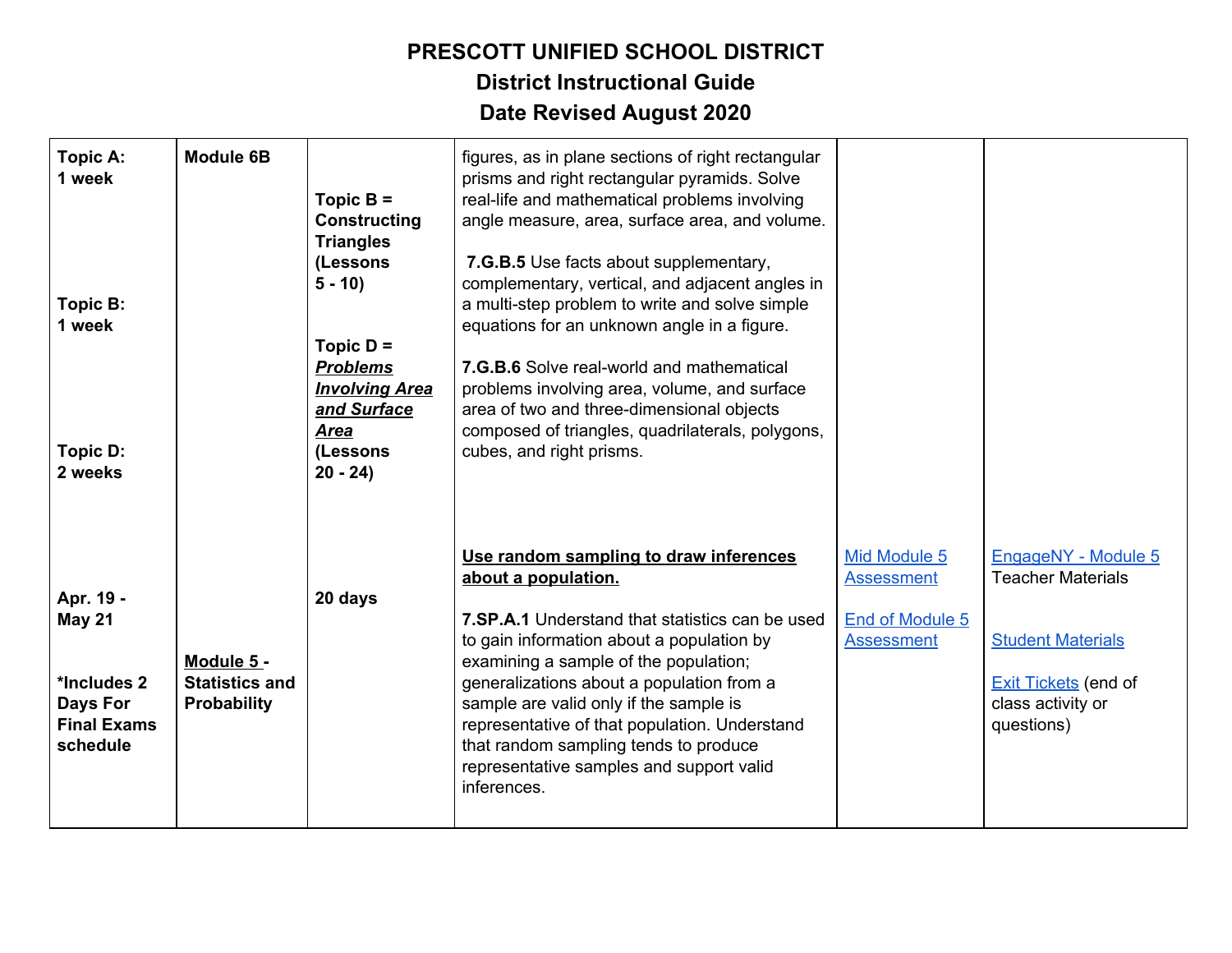| <b>Topic A:</b><br>2 weeks |          | Topic $A =$<br><b>Calculating and</b><br><b>Interpreting</b><br><b>Probabilities</b><br>(Lessons<br>$1 - 7$ ) | 7.SP.A.2 Use data from a random sample to<br>draw inferences about a population with an<br>unknown characteristic of interest. Generate<br>multiple samples (or simulated samples) of the<br>same size to gauge the variation in estimates or<br>predictions. For example, estimate the mean<br>word length in a book by randomly sampling<br>words from the book; predict the winner of a<br>school election based on randomly sampled<br>survey data. Gauge how far off the estimate or<br>prediction might be.<br>Draw informal comparative inferences about<br>two populations.                                                                                                                                                                          |  |
|----------------------------|----------|---------------------------------------------------------------------------------------------------------------|--------------------------------------------------------------------------------------------------------------------------------------------------------------------------------------------------------------------------------------------------------------------------------------------------------------------------------------------------------------------------------------------------------------------------------------------------------------------------------------------------------------------------------------------------------------------------------------------------------------------------------------------------------------------------------------------------------------------------------------------------------------|--|
| Topic B:<br>2 weeks        | Module 5 | Topic $B =$<br><b>Estimating</b><br><b>Probabilities</b><br>(Lessons<br>$8 - 12$                              | 7.SP.B.3 Informally assess the degree of visual<br>overlap of two numerical data distributions with<br>similar variabilities, measuring the difference<br>between the centers by expressing it as a<br>multiple of a measure of variability. For<br>example, the mean height of players on the<br>basketball team is 10 cm greater than the mean<br>height of players on the soccer team, about<br>twice the variability (mean absolute deviation)<br>on either team; on a dot plot, the separation<br>between the two distributions of heights is<br>noticeable.<br>7.SP.B.4 Use measures of center and<br>measures of variability for numerical data from<br>random samples to draw informal comparative<br>inferences about two populations. For example, |  |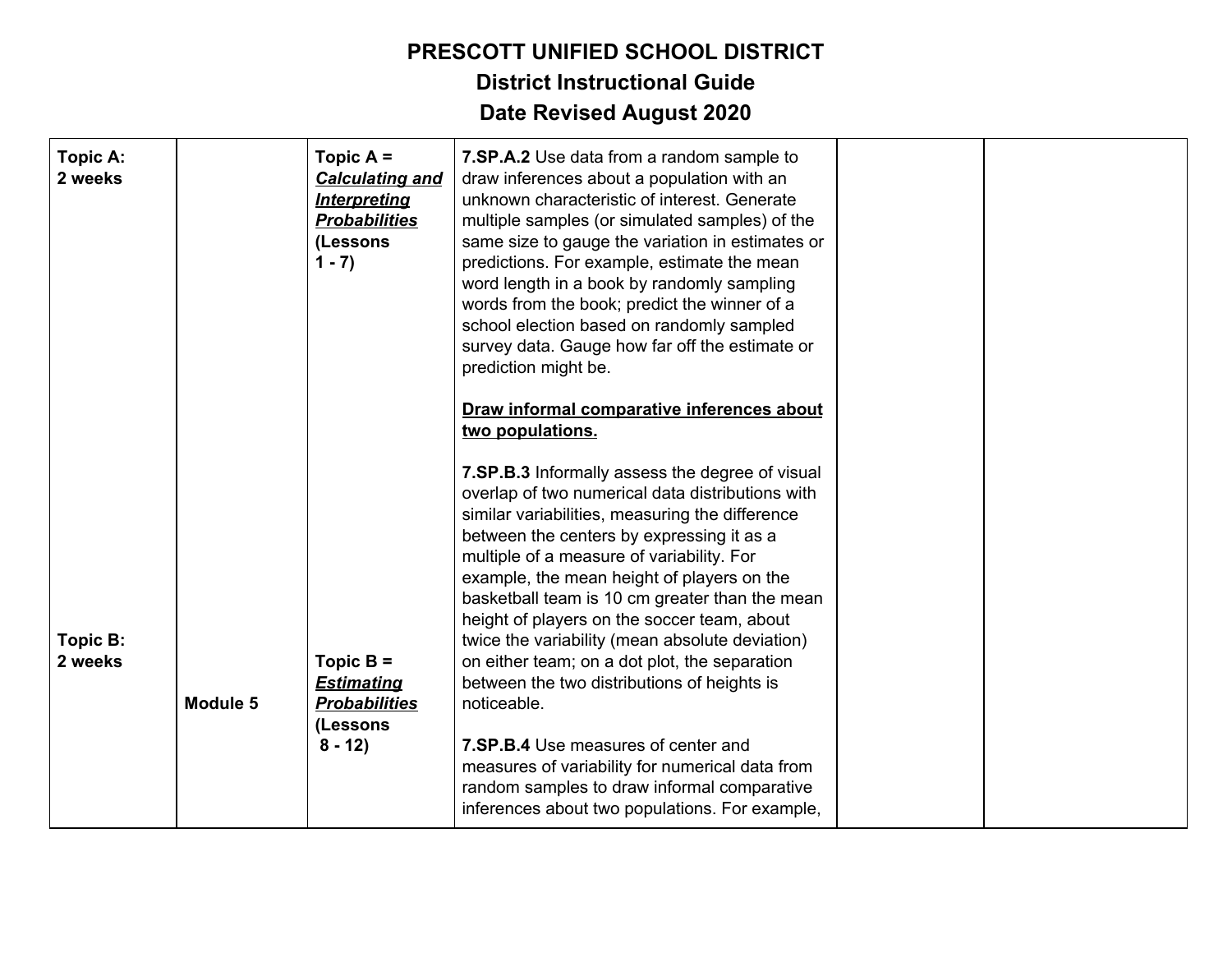|          |                                                                                  | decide whether the words in a chapter of a<br>seventh-grade science book are generally<br>longer than the words in a chapter of a<br>fourth-grade science book. Investigate chance<br>processes and develop, use, and evaluate<br>probability models.                                                                                                                                                         |  |
|----------|----------------------------------------------------------------------------------|---------------------------------------------------------------------------------------------------------------------------------------------------------------------------------------------------------------------------------------------------------------------------------------------------------------------------------------------------------------------------------------------------------------|--|
|          |                                                                                  | 7.SP.C.5 Understand that the probability of a<br>chance event is a number between 0 and 1 that<br>expresses the likelihood of the event occurring.<br>Larger numbers indicate greater likelihood. A<br>probability near 0 indicates an unlikely event, a<br>probability around 1/2 indicates an event that is<br>neither unlikely nor likely, and a probability near<br>1 indicates a likely event.           |  |
|          | Topic $B =$<br><b>Estimating</b><br><b>Probabilities</b><br>(Lessons<br>$8 - 12$ | 7.SP.C.6 Approximate the probability of a<br>chance event by collecting data on the chance<br>process that produces it and observing its<br>long-run relative frequency, and predict the<br>approximate relative frequency given the<br>probability. For example, when rolling a number<br>cube 600 times, predict that a 3 or 6 would be<br>rolled roughly 200 times, but probably not<br>exactly 200 times. |  |
| Module 5 |                                                                                  | 7.SP.C.7 Develop a probability model and use it<br>to find probabilities of events. Compare<br>probabilities from a model to observed<br>frequencies; if the agreement is not good,<br>explain possible sources of the discrepancy.                                                                                                                                                                           |  |